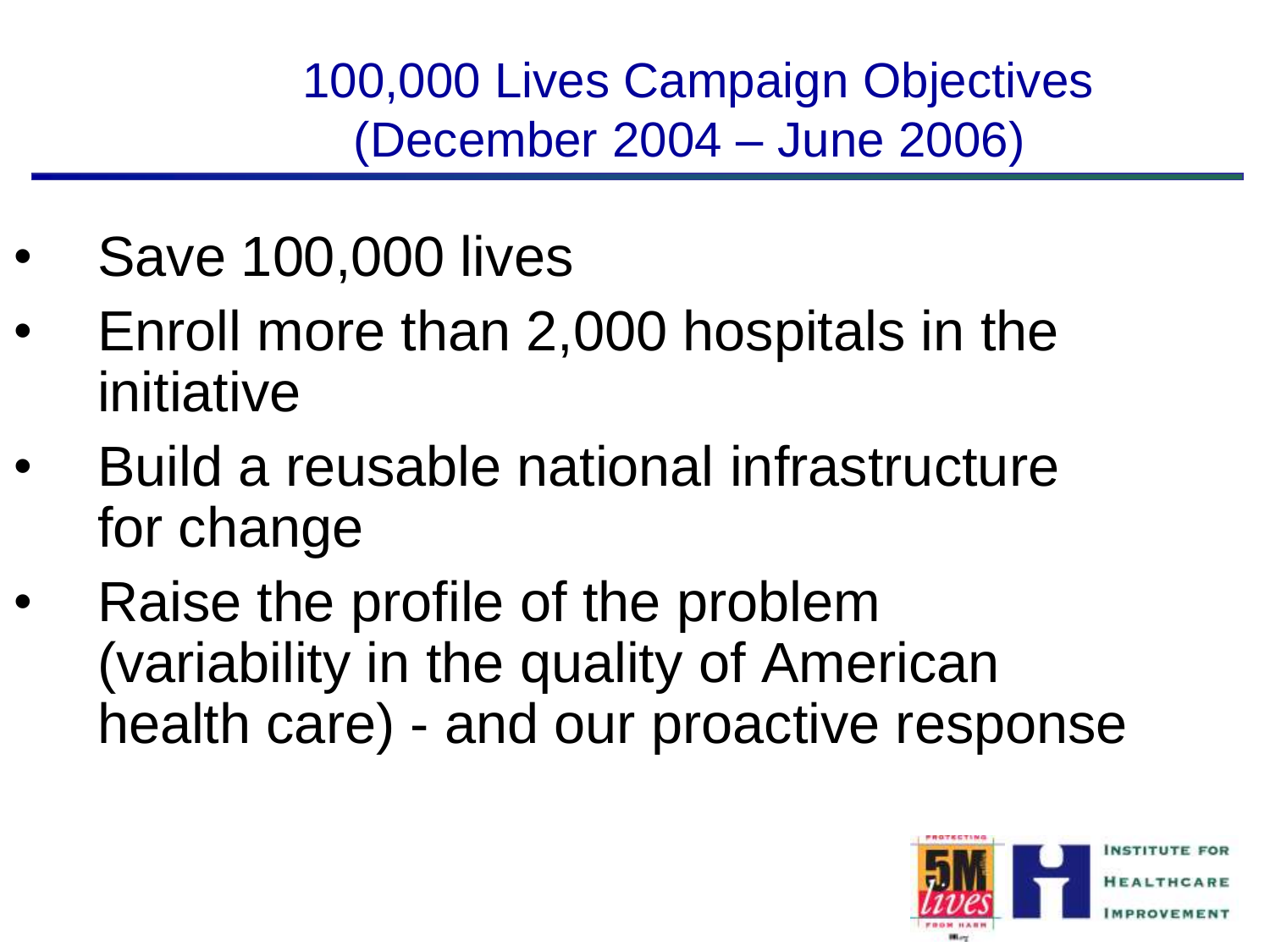## The 100,000 Lives Campaign **Scorecard**

- **An estimated 122,300 lives saved by participating hospitals**
- **Over 3,100 hospitals enrolled**
	- ─ **Over 78% of all discharges**
	- ─ **Over 78% of all acute-care beds**
	- ─ **Over 85% of participating hospitals sending IHI mortality data**
- **Participation in Campaign interventions: Rapid Response Teams: 60% AMI Care Reliability: 77% Medication Reconciliation: 73% Surgical Site Infection Bundles: 72% Ventilator Bundles: 67% Central Venous Line Bundles: 65% All six: 42%**

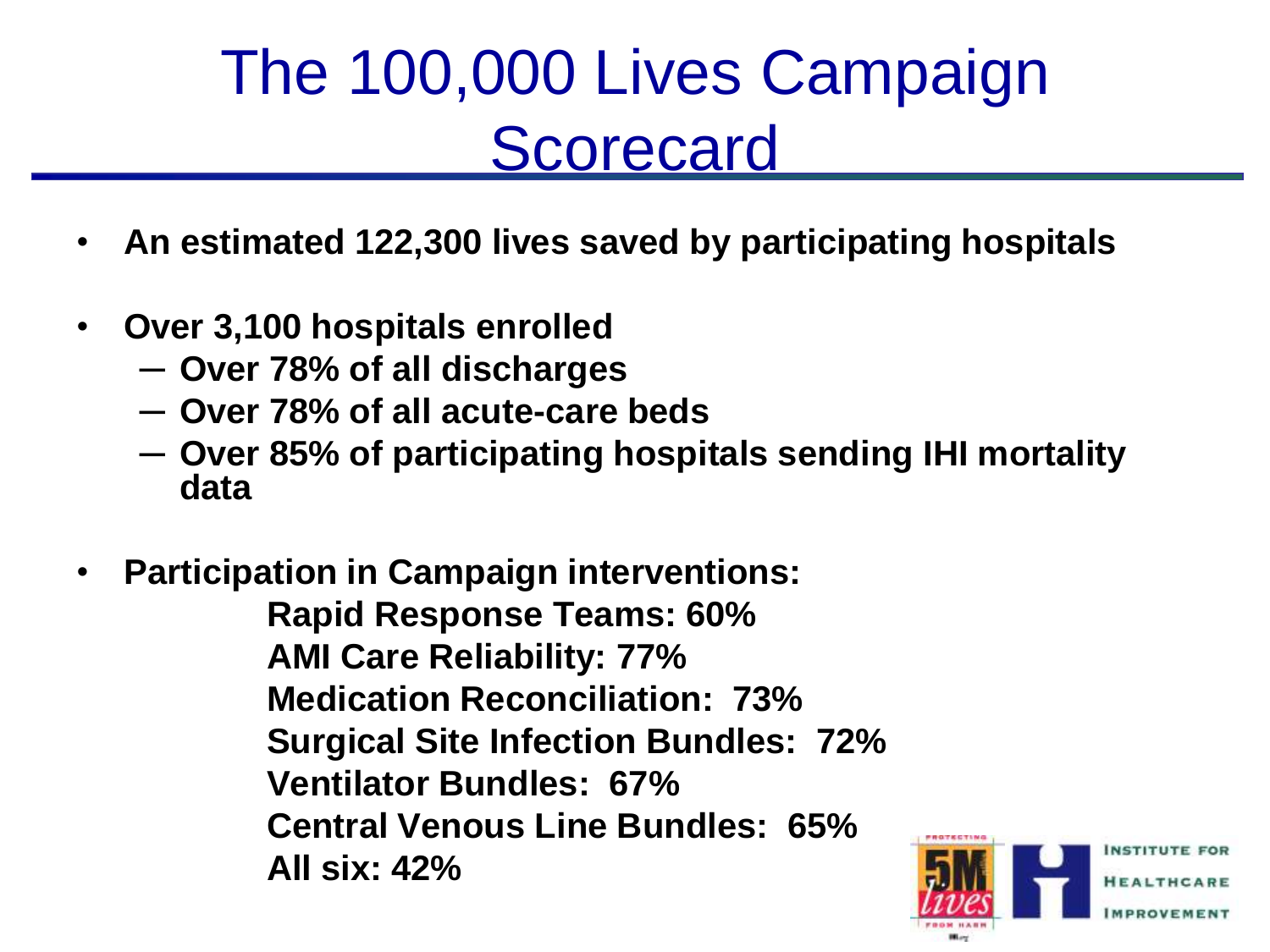## Additional 100,000 Lives Campaign **Status**

- Over 55 field offices ("nodes")
- Vibrant national partner support
- Thousands on national calls
- Unprecedented web activity
- New tool development
- Unprecedented media coverage (*Newsweek, US News and World Report, Wall Street Journal, New York Times, JAMA*)
- Related campaigns forming nationally and globally (Canada, Australia, Sweden, Denmark)
- Changes in standard of care in participating facilities (e.g., over 25 hospitals going a year without a VAP)

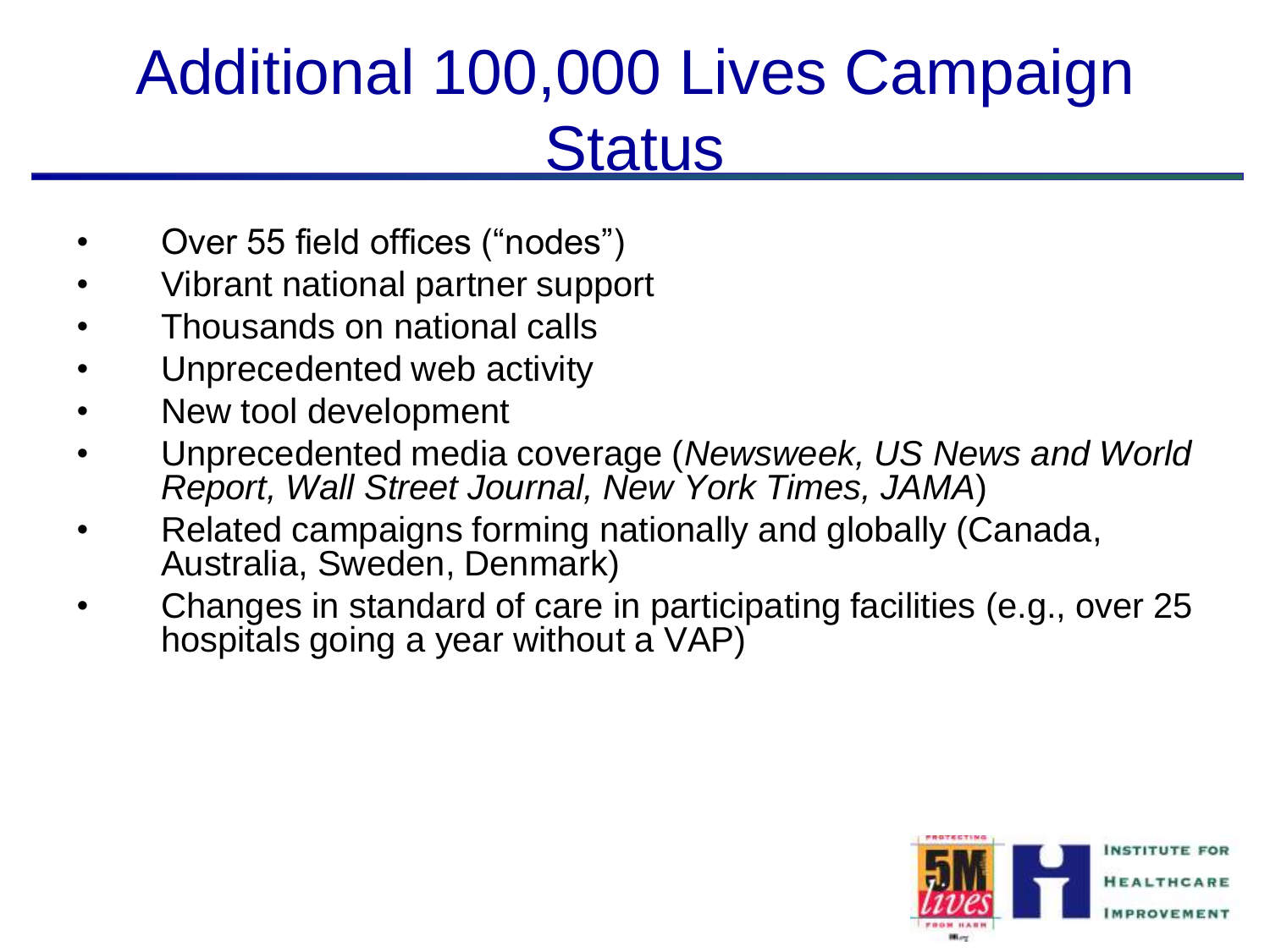